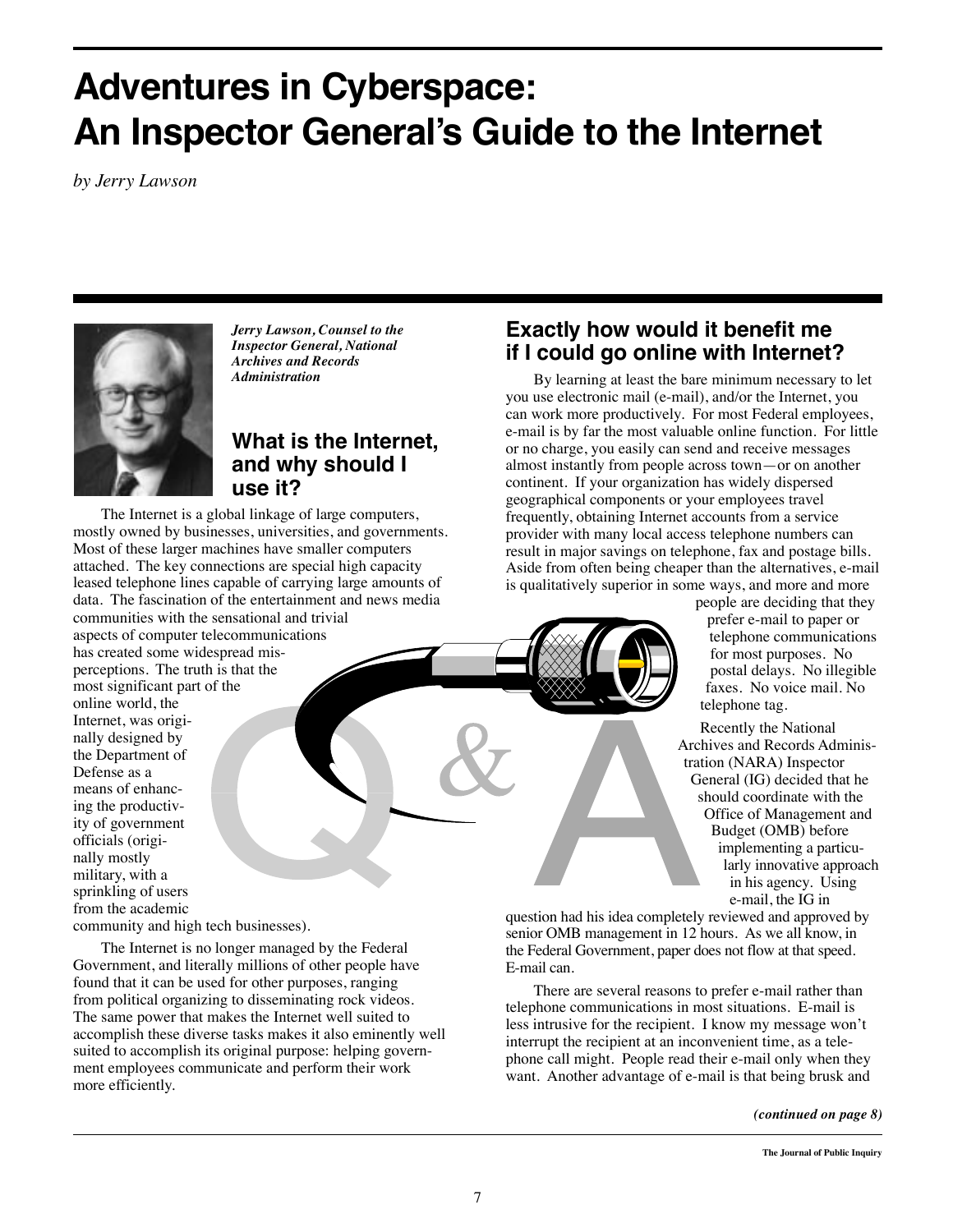# **An Inspector General's Thumbnail Guide to Key Internet Features**

| <b>Feature</b>                            | <b>Purpose</b>                                                                                                                                                          | <b>Drawbacks</b>                                                                                                                     | <b>Comments</b>                                                                                                                                                                                                                                                                                                                                                            |
|-------------------------------------------|-------------------------------------------------------------------------------------------------------------------------------------------------------------------------|--------------------------------------------------------------------------------------------------------------------------------------|----------------------------------------------------------------------------------------------------------------------------------------------------------------------------------------------------------------------------------------------------------------------------------------------------------------------------------------------------------------------------|
| E-mail                                    | Easily send and<br>receive electronic<br>messages.                                                                                                                      | Not everyone has an<br>e-mail address (yet).                                                                                         | Most valuable Internet feature for most business<br>users. Can send and receive e-mail to and from<br>other networks (CompuServe, etc.).                                                                                                                                                                                                                                   |
| <b>Mailing Lists</b>                      | System under which<br>e-mail sent to a<br>central location is<br>"echoed" to<br>"subscribers."                                                                          | Can be difficult to<br>learn about relevant<br>ones.<br>Some have low "signal"<br>to noise" ratio (i.e.,<br>there's a lot of chaff). | Extremely useful for keeping in touch with others<br>who are interested in the same topics.<br>May be public or private, moderated or<br>unmoderated.<br>"IGNet" runs many lists dedicated solely to<br>IG topics.                                                                                                                                                         |
| <b>Newsgroups</b>                         | Collections of e-mail<br>messages on special<br>topics (over 12,000<br>at last count).                                                                                  | Most have low "signal<br>to noise" ratio.<br>So many interesting<br>topics, it's easy to get<br>distracted.                          | Excellent way to get free technical support,<br>do research or get in contact with experts on<br>specialized subjects.                                                                                                                                                                                                                                                     |
| FTP (File<br><b>Transfer</b><br>Protocol) | Transfer files to and<br>from distant<br>computers.                                                                                                                     | Can be difficult to use<br>unless you have good<br>interface software.<br>Often hard to learn<br>about good files.                   | Can download wide variety of free files, including:<br>software updates and bug fixes, copies of Supreme<br>Court decisions on day of issue, etc. Related<br>search tool known as Archie will rapidly search for<br>a particular file world wide.                                                                                                                          |
| Gopher                                    | Finding aid that adds<br>user-friendly menus<br>to help find Internet<br>resources.                                                                                     | Can only use data that<br>someone has linked to<br>a gopher site.                                                                    | Fast operation. Related search tool known as<br>Veronica will search gopher menus world wide<br>easily.                                                                                                                                                                                                                                                                    |
| <b>WWW</b><br>(World Wide<br>Web)         | A "turbo-charged<br>gopher" system: very<br>easy to use "point<br>and click."<br>"Hypertext" adds<br>graphics, sound and<br>even video to the<br>gopher text interface. | Operates slowly if<br>graphics feature is<br>used.<br>Difficult to find<br>WWW sites with<br>much useful legal<br>information.       | Sometimes called the "Swiss Army Knife of the<br>Internet" because it can be used to access ftp,<br>Telnet, mail, etc. Easiest to use, most spectacular<br>and fastest growing Internet feature. You can speed<br>up operations by turning off the graphics feature.<br>Can be used to inexpensively present information<br>to the public through "posting" of a WWW page. |
| <b>Telnet</b>                             | Can log into a<br>remote computer and<br>operate it as if you<br>were at a terminal<br>directly connected to<br>that computer.                                          | Most of the destination<br>computers that allow<br>telnet access require<br>the use of the difficult<br>UNIX operating<br>system.    | Can be difficult to navigate after logged into the<br>remote computer.                                                                                                                                                                                                                                                                                                     |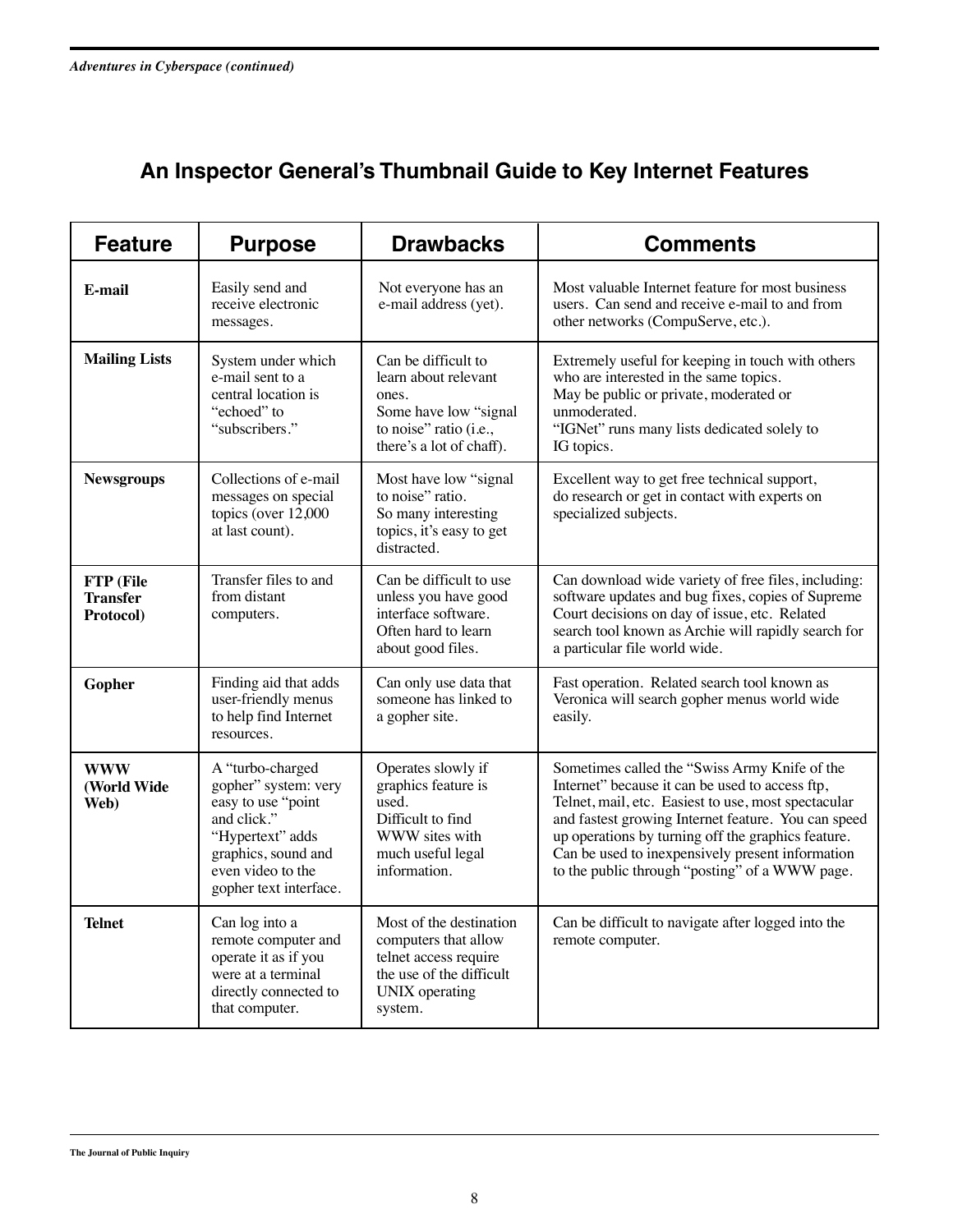to the point is not considered rude. When calling someone on the telephone, most people feel at least some slight sense of social obligation to chitchat for at least a while before getting down to business, and socialize a little more after conducting business. With e-mail, by contrast, if someone asks you a question, all you have to do is hit the "Reply" button to quote the question, and enter "Yes" or "No," as appropriate. You can be more expansive if you wish, but in this environment no idle chitchat is necessary. People won't think you are rude, just efficient. Finally, I like to make notes of what was said in important communications. With telephone conversations, this means hasty, illegible scribbling and hoping I can remember all the key points. With email, all I do is select the "Print" command. It's even more efficient if you have a good e-mail program that lets you organize and store old messages on disk with a "drag and drop" filing system. Instead of rummaging through a file cabinet, you can use powerful automated sorting and searching tools to find the data you need.

Another benefit from having an e-mail connection is the ability to subscribe to free Internet mailing lists that relate directly to your work. An Internet mailing list allows a message sent to a central address to be automatically forwarded to all subscribers. There are literally thousands of such Internet mailing lists for various special interest groups.

IGNet, an interagency working group, operates 12 mailing lists, some general and others for specialized groups within the Office of Inspector General (OIG) community. There is a list for investigators, one for auditors, one for Executive Council on Integrity and Efficiency discussions, one for President's Council on Integrity and Efficiency discussions, and so on. These lists provide an easy way of keeping up with new developments in your field, sharing with others innovative approaches that you have discovered, and obtaining ready guidance from subject matter experts.

Newcomers to the online world are most likely to find e-mail the online feature that immediately becomes indispensable for them, but depending on the nature of your work, you may eventually find even more useful one or more of the Internet's other features, such as:

- Usenet Newsgroups, collections of e-mail messages on over 12,000 different topics,
- File Transfer Protocol (ftp), which allows easy transfer of large amounts of data,
- Telnet, which provides the ability to log in as a user of a remote computer,
- Gophers, programs that use a text-based menu structure to make it easy to find information on remote computers,
- Internet Relay Chat (IRC), real time online conversations, which can be used as an easier, cheaper alternative to face-to-face meetings or conference calls, and

• The World Wide Web (WWW), which enables you to navigate through distant computers and find data by using hypertext and easy to use "point and click" software.

Due to its ease of use and power, the World Wide Web is by far the fastest growing part of the Internet, and this is where American businesses are beginning to set up shop in great numbers. World Wide Web access programs (browsers), like Mosaic and Netscape have been called the "Swiss Army knives" of the Internet because they can perform most of the other Internet functions, using one common user interface. Training time can be reduced even further through the use of customized "home pages," which can contain hotlinks for instant access to Internet features of interest to people working in a particular field, such as auditing, investigations, or law.

#### **If we get an Internet connection, won't people in my office waste time "surfing the Net" instead of working?**

This year we discovered that an employee of our agency had made nearly \$2,000 worth of calls to several 900 number voice sex lines. No one would seriously suggest that, because telephones could be abused, our agency should try to operate without telephones.

Poor employees will find a way to waste time whether or not you are on the Internet. The solution is good supervision, not depriving your organization of a tool of great potential power. At NARA, we have found that one key to avoiding problems is a written policy that spells out clearly what, if any, forms of personal use are appropriate.

#### **This sounds good, but it doesn't apply to me, because no one in my office knows much about computers and I can't get any help from my agency's computer support staff.**

Five years ago, even a year ago, you might not have had any satisfactory options for taking your office online. The major commercial online services offered only limited Internet access, if any. Setting up a full service Internet account was primarily the realm of technical gurus. Things have changed.

The recent development of new, easy to use software and an improved communications infrastructure (including the growth of commercial services like America Online, Prodigy, etc.) have radically changed the situation. It is now possible for even people who know next-to-nothing about computers to quickly and easily join their colleagues online, including the Internet, at minimal cost. Millions are doing so.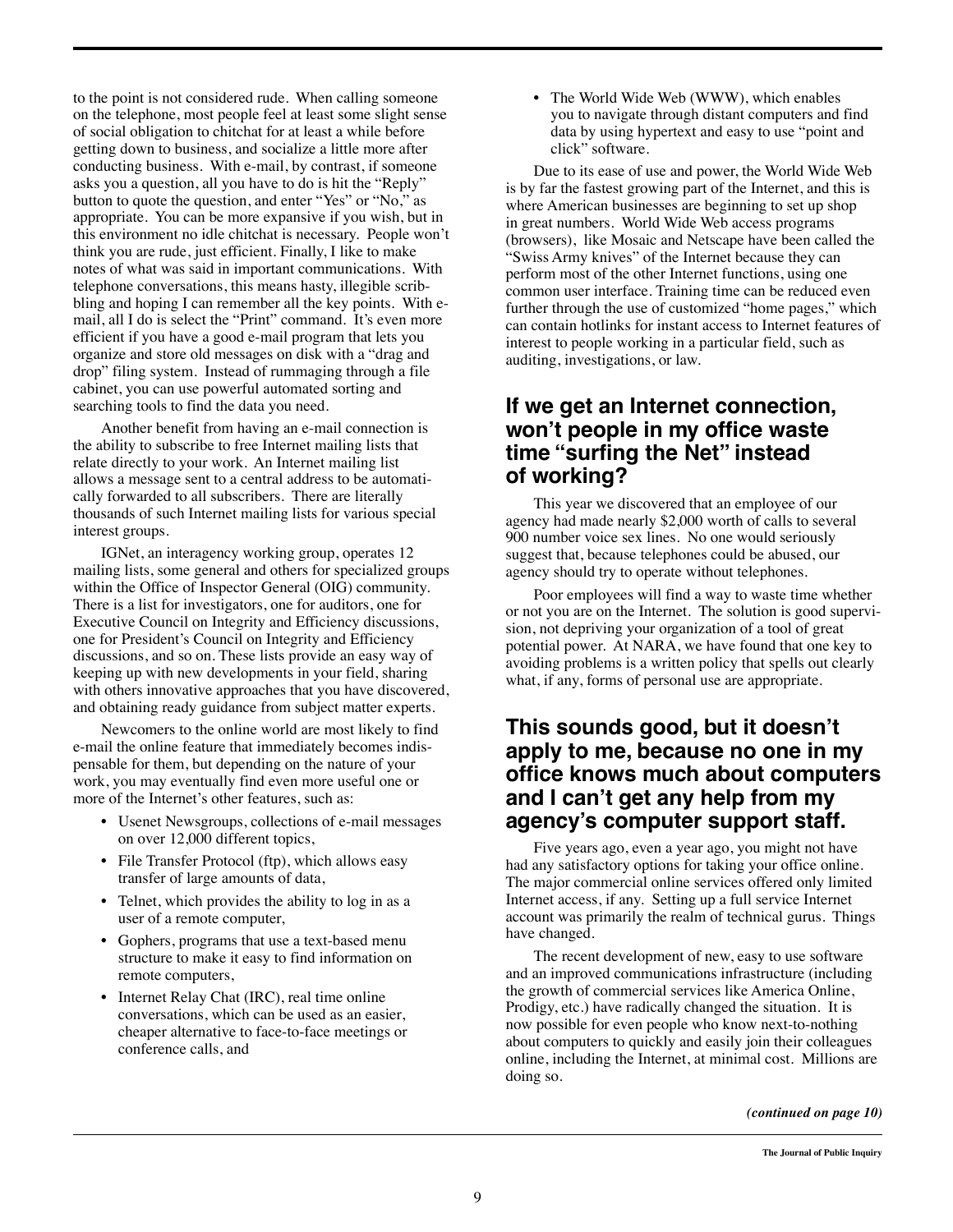| Type of System                                 | Examples                                                            | Structure                                                                                                                                                                              | <b>Owner/Manager</b>                                                                                                                             | Fees                                                                                                                                                                                                          | Advantages                                                                                                                                                                    | <b>Disadvantages</b>                                                                                                                                       |
|------------------------------------------------|---------------------------------------------------------------------|----------------------------------------------------------------------------------------------------------------------------------------------------------------------------------------|--------------------------------------------------------------------------------------------------------------------------------------------------|---------------------------------------------------------------------------------------------------------------------------------------------------------------------------------------------------------------|-------------------------------------------------------------------------------------------------------------------------------------------------------------------------------|------------------------------------------------------------------------------------------------------------------------------------------------------------|
| <b>Bulletin Board</b><br>System)<br><b>BBS</b> | OPM Mainstreet.<br>World Data<br>Network in<br>Reston.              | and telephone lines<br>allowing outsiders<br>attached modems<br>with one or more<br>Typically a PC<br>to call in.                                                                      | "Sysops" (System<br>hobbyists. Called<br>including many<br>individuals,<br>Operators).<br>Mostly                                                 | Some charge fees,<br>usually low, but<br>most are free.                                                                                                                                                       | Easy to contact.<br>Internet e-mail.<br>gateways for<br>Some have<br>Low cost.                                                                                                | many resources or<br>as well organized<br>Typically not as<br>commercial on-<br>line services.<br>as the major                                             |
| <b>OnLine Service</b><br>Commercial            | America Online,<br>Prodigy, GEnie,<br>CompuServe,<br>Delphi.        | POPS (local "Points<br>network with many<br>One or more large<br>computers linked<br>distance charges.<br>of Presence") so<br>users avoid long<br>to telephone                         | GEnie by General<br>by Sears & IBM,<br>Electric, Prodigy<br>CompuServe by<br>Corporations.<br>For example,<br>H&R Block.                         | Monthly fee in \$8<br>"free" hours. Fee<br>to \$15 range that<br>and "premium"<br>includes some<br>for extra hours<br>features.                                                                               | software and user<br>usually provides<br>Internet features.<br>now offer a few<br>Easy to log on.<br>support. Most<br>Management<br>easy to use                               | resources than on<br>Fewer available<br>None offers full<br>Internet access.<br>the Internet.<br>High cost.                                                |
| Internet                                       | only one Internet.<br>because there is<br>"example,"<br>There is no | machines are large<br>businesses that are<br>computers owned<br>networks." Key<br>linked by leased<br>telephone lines.<br>by universities<br>high-capacity<br>"Network of<br>and large | is no real owner or<br>owners, but there<br>computers on the<br>Internet all have<br>manager of the<br>The individual<br>Internet as a<br>whole. | There is no fee for<br>getting connected.<br>Internet use itself.<br>If you have to get<br>you pay a fee of<br>\$15 – \$35 month.<br>service provider,<br>access through a<br>for assistance in<br>commercial | material on World<br>rich in resources.<br>include privilege<br>Lower cost than<br>the commercial<br>Extraordinarily<br>Some accounts<br>Wide Web.<br>of posting<br>services. | users (no owner/<br>System appears<br>chaotic to new<br>popular sites.<br>Limited user<br>Sometimes<br>connect to<br>difficult to<br>manager).<br>support. |

Individuals typically get Internet access by going through a "service provider." These are mostly local businesses you can reach with a local telephone call who already have a large computer and high

Individuals typically get Internet access by going through a "service provider." These are mostly local businesses you can reach with a local telephone call who already have a large computer and high<br>capacity telephone lin

capacity telephone line. They will let you piggyback on their connection, usually for a fee.

**The Journal of Public Inquiry**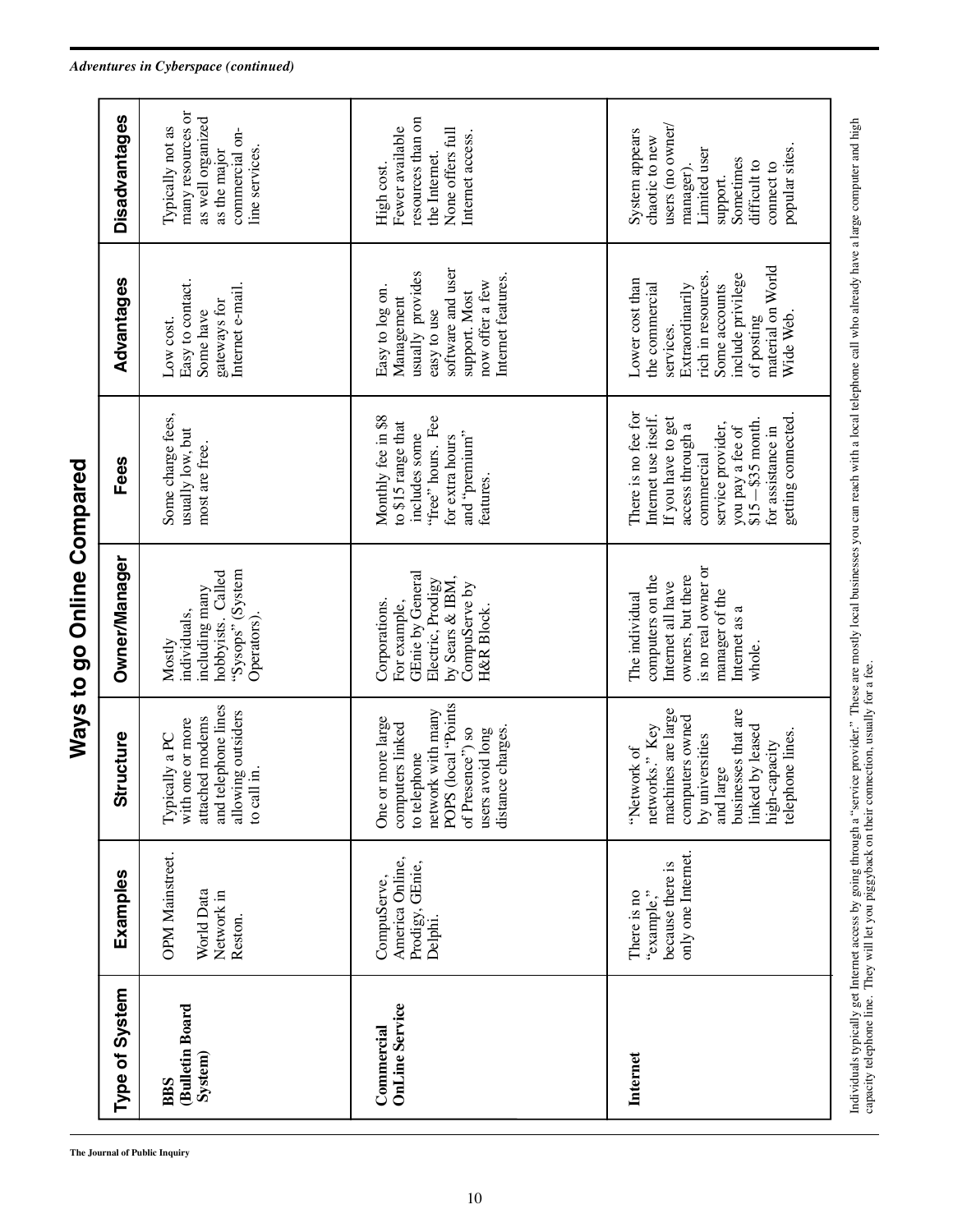Within a couple of years, maybe less, not having an e-mail address will cause people to react the same way they do today if you tell them you don't have a fax number.

#### **I can already send and get e-mail from Prodigy (or America Online, or CompuServe, etc.). Why do I need to worry about the Internet?**

You may not. Nearly all government officials can benefit by having an e-mail account, but that does not mean they need to be "on the Internet." Just as an MCI telephone customer can call someone on the Sprint system, or AT&T, today all the major commercial online services can send and receive e-mail to and from the Internet, and vice versa. If your message needs to go over the Internet to reach its destination, your system should route it for you automatically, without any further involvement on your part, aside from possibly addressing it a little differently.

If you find that Prodigy or one of its competitors meets all your needs, and you are comfortable with it, there is probably no compelling reason for you to switch. On the other hand, many people find that they like the extra flexibility and power that they get from accessing the Internet more directly, instead of going through a commercial online service. For example, you are more likely to find sophisticated e-mail handling features like threading, "kill files" and "bozo filters" in software designed specifically for Internet usage. These features can save you time by automatically grouping your message by topic or sender, and screening out messages on topics that don't interest you or from senders who don't interest you.

Above and beyond better e-mail handling, the Internet offers other powerful features and a depth of resources that no commercial online service can match. Finally, for all except extremely low volume users, an Internet account will probably be cheaper than going through one of the commercial online services.

## **What kind of equipment is needed?**

No state-of-the-art, expensive hardware is necessary to set up individual Internet accounts through an Internet service provider. All you need is a computer, an ordinary telephone line and a modem. Essentially all modern government offices already have personal computers and telephone lines. A modem is a device that lets your personal computer send and receive data over a telephone line. Modem prices range from \$80 to \$120 for a 14,400 bps model, today's most common for business use (bps = bits per second, a measure of data transmission speed), to \$150 and up for a high speed 28,800 bps type. (These prices are for ordinary voice grade telephone line modems. If you have only one of the newer digital telephone systems, you will need a more elaborate interface.) Your modem can share a voice line, and callers to the number will get a busy signal

only when you are actually using it, normally only a short time each a day.

If your organization is large enough, you may want to establish a direct connection to the Internet, and route it through your office Local Area Network (LAN). This approach could be cheaper in the long run, depending on the size of your organization, but it introduces some security risk, and requires technical knowledge and an initial investment in routers, firewalls, etc.

#### **How can I use the Internet if I don't know Unix and I don't have 4 years to spend learning about it?**

Most of the large computers on the Internet use the operating system known as Unix. While it's quite difficult to become a Unix expert, it's fairly simple to learn the minimum number of Unix commands needed to operate a Unix shell Internet account. Furthermore, if you don't want to face this simple challenge, there are even easier alternatives. With the right interface software, the average government employee computer user can accomplish anything he or she might need or want to accomplish without ever looking at a Unix command line. Unix is still there, underneath the simple menus, but modern software shields users from its apparent difficulty. You can now navigate the Internet using simple menus and point and click software.

#### **How much would the service cost?**

You can get an individual Internet account for from \$15 to \$30 per month in the Washington area, which has a high level of competition among service providers. This price would typically include anywhere from 2 to 6 hours of service a day, far more than most government employees are likely to need. Commercial online services like Prodigy, etc., tend to be more expensive overall, because they charge hourly fees, plus have the disadvantage of offering only limited Internet access.

#### **Who is the best service provider and what is the best software?**

There is no single best service provider or software package for everybody. The optimum solution in a particular situation will depend on a variety of factors, including geographic location, the hardware and operating system available, expertise of the prospective users, cost, and most important, what the users need or want to get from the connection.

One fact makes the process of selecting a service provider a little easier: with Internet e-mail, all roads lead to Rome. After e-mail gets onto the Internet, it all travels the same way, and is substantively the same on receipt, though it may look slightly different to recipients using different types of software.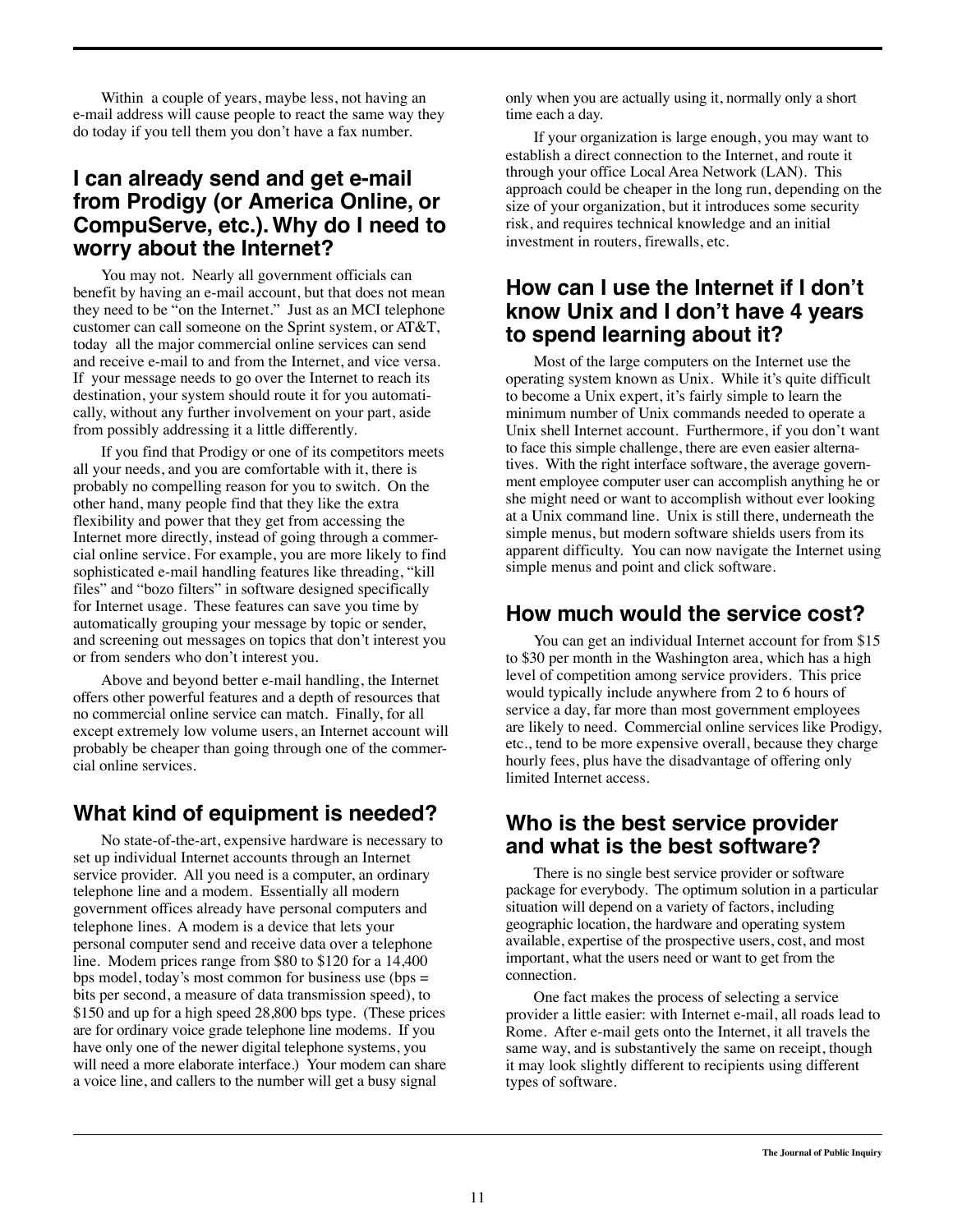| The Journal of Public Inquiry |  |  |  |
|-------------------------------|--|--|--|
|-------------------------------|--|--|--|

|                                                                                                                                                                   |                                                                                                                               | An Inspector General's Thumbnail Guide to Types of Internet Accounts                                                                                                          |                                                                                                                     |                                                                                                                                              |
|-------------------------------------------------------------------------------------------------------------------------------------------------------------------|-------------------------------------------------------------------------------------------------------------------------------|-------------------------------------------------------------------------------------------------------------------------------------------------------------------------------|---------------------------------------------------------------------------------------------------------------------|----------------------------------------------------------------------------------------------------------------------------------------------|
| <b>Account Type</b>                                                                                                                                               | Examples                                                                                                                      | How Does It Work?                                                                                                                                                             | Advantages                                                                                                          | Disadvantages                                                                                                                                |
| <b>Specialized Mail-Only</b><br>Account                                                                                                                           | Some local BBS's,<br>including OPM<br>Mainstreet.<br>WinNet.                                                                  | mail by calling a computer<br>Users send and pick up<br>that is connected to the<br>Internet.                                                                                 | pattern. Can use mail to<br>access ftp, some other<br>depending on usage<br>Internet resources.<br>Can be cheapest, | Limited access to some of<br>the Internet's other useful<br>tools.                                                                           |
| "Dial Up" Shell Account.<br>commercial service, or<br>Could be on a BBS, a<br>with a commercial<br>Internet service<br>provider.                                  | the other major services)<br>shell access than any of<br>Delphi (more extensive<br>Netcom shell account.<br>Some local BBS's. | treats user as if he or she had a<br>User dials into an Internet-<br>terminal on that computer.<br>connected to the Internet.<br>connected computer that<br>User not directly | cheaper and easier than<br>Connection sometimes<br>depending on usage<br>other alternatives,<br>pattern.            | access to WWW feature.<br>Often must use difficult<br>Usually, no graphical<br>UNIX commands.<br>interface software<br>Limited choice of     |
| Internet service provider<br>Protocol) on commercial<br><b>SLIP/PPP</b> type account<br>Protocol/Point to Point<br>Specialized "Dial In"<br>(Serial Line Internet | Netcom's "Netcruiser"<br>The Pipeline.<br>account.                                                                            | configured for easy set-up<br>A service provider gives<br>software that is pre-<br>users free interface<br>and use.                                                           | Extremely easy to use.<br>Price is competitive.                                                                     | software, which has some<br>Must use provider's<br>limitations.                                                                              |
| SLIP/PPP account on<br>commercial Internet<br>Regular "Dial In"<br>service provider                                                                               | Netcom regular PPP<br>account                                                                                                 | once on Internet, is treated<br>provider's equipment, and<br>User goes through service<br>as an Internet "host"<br>machine.                                                   | software, much of it free.<br>Wide choice of available<br>Full Internet service.                                    | more expensive than shell<br>provider selected, can be<br>difficult to set up. Often<br>software and service<br>Depending on the<br>account. |
| Dedicated high capacity<br><b>SLIP/PPP</b> account                                                                                                                | government agencies.<br>Large businesses,<br>universities, and                                                                | linked its internal network<br>large high capacity leased<br>An organization that has<br>to the Internet through a<br>telephone line.                                         | dial up SLIP/PPP account,<br>plus extremely fast data<br>All the advantages of a<br>transmission.                   | Only a few organizations<br>have such connections.                                                                                           |